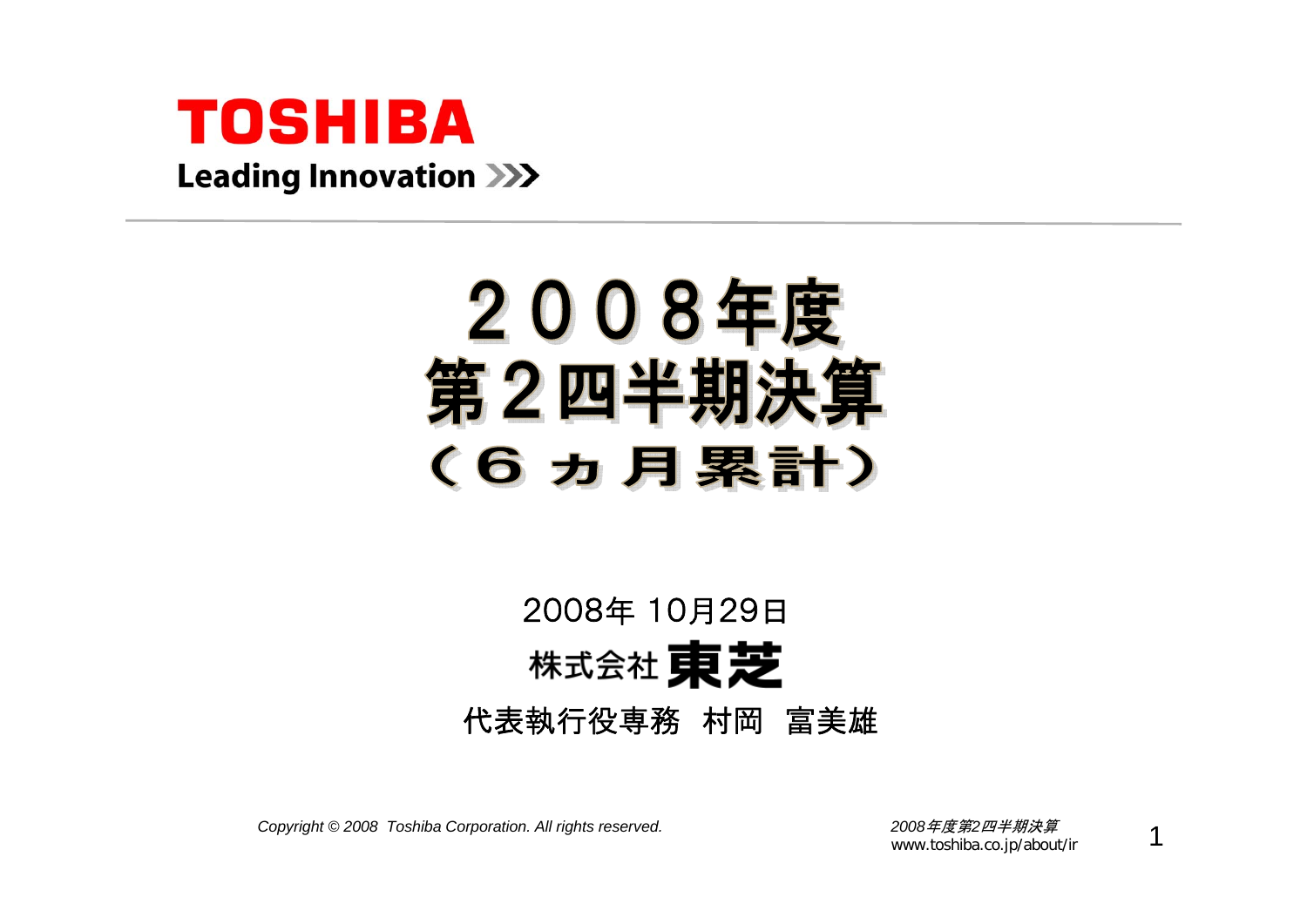### 注意事項

- この資料には、東芝の将来についての計画や戦略、業績に関 する予想及び見通しの記述が含まれています。
- これらの記述は、過去の事実ではなく、当社が現時点で把握 可能な情報から判断した想定及び所信にもとづく見込みです。
- また、多様なリスクや不確実性(経済動向、エレクトロニクス業 界における激しい競争、市場需要、為替レート、税制や諸制度 等がありますが、これに限りません。)を含んでいます。そのため、 実際の業績は当社の見込みとは異なる可能性がありますので、 ご承知置きください。
- 注記が無い限り、表記の数値は全て6ヵ月累計(中間期)です。

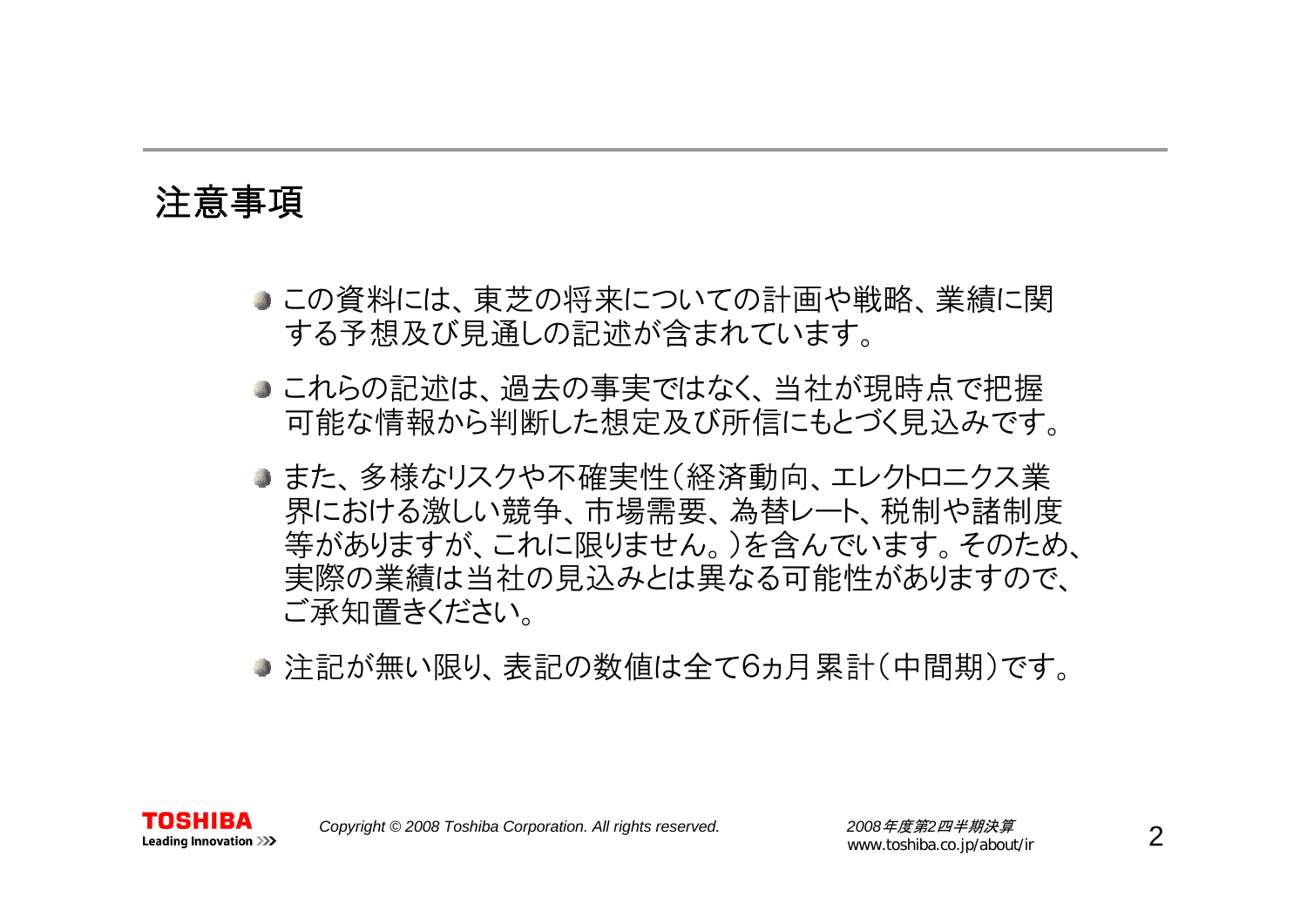| π<br>┻<br>ı.<br><b>الإل</b> ا<br>i. |  |
|-------------------------------------|--|
|                                     |  |

|        |             |               | 07年度   |             | 差       |        |         |          |        |
|--------|-------------|---------------|--------|-------------|---------|--------|---------|----------|--------|
|        | 摘           |               | 要      |             | 08年度    |        | 計画      | 対07年度    | 対計画    |
| 売      |             |               |        | 高           | 34,958  | 36,899 | 35,500  | $-1,941$ | $-542$ |
| 営      | 業           |               | 損      | 益           | $-235$  | 825    | $-300$  | $-1,060$ | 65     |
|        |             | $\frac{0}{0}$ |        |             | $-0.7%$ | 2.2%   | $-0.8%$ | $-2.9%$  | 0.1%   |
| 税      | 引           | 前             | 損      | 益           | $-635$  | 768    | $-700$  | $-1,403$ | 65     |
|        |             | $\frac{0}{0}$ |        |             | $-1.8%$ | 2.1%   | $-2.0%$ | $-3.9%$  | 0.2%   |
| 当      | 期           | 純             | 損      | 益           | $-385$  | 457    | $-500$  | $-842$   | 115    |
|        |             | $\frac{0}{0}$ |        |             | $-1.1%$ | 1.2%   | $-1.4%$ | $-2.3%$  | 0.3%   |
| 基<br>当 | 的<br>本<br>期 | 株<br>純        | 当<br>損 | た<br>り<br>益 | -11円88銭 | 14円16銭 | -15円45銭 | -26円04銭  | 3円57銭  |

単位:億円

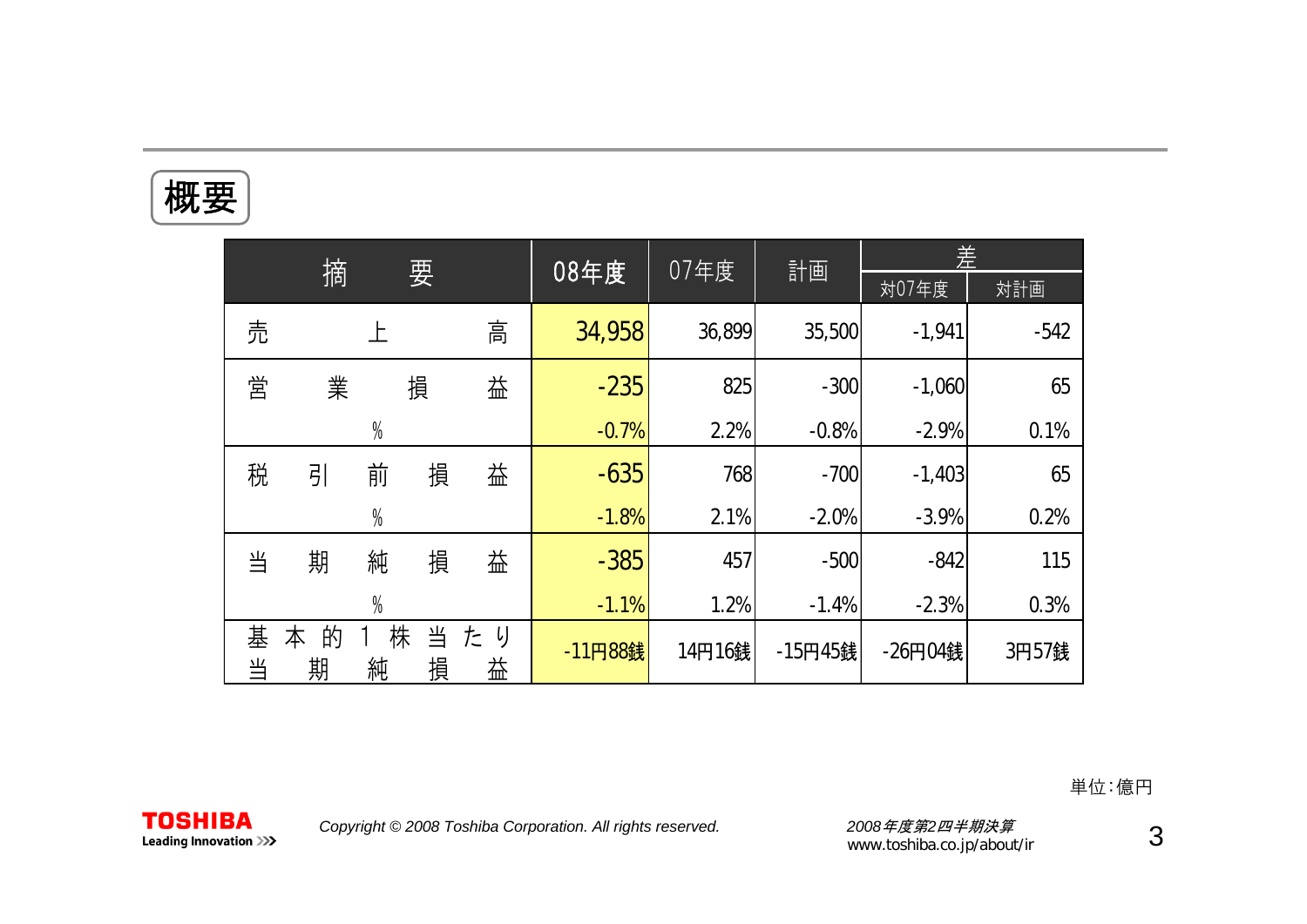### 今回の決算のポイント

- 前年同期比で減収・減益、赤字計上 売上高 34,958億円 (ー1,941億円、95%) 営業損益 → 一235億円 (一1,060億円) 税引前損益 ー635億円 (ー1,403億円) 当期純損益 ー385億円 (ー842億円)
	- \* 半導体事業の悪化
		- 売上高 6,094億円 (ー1,088億円) 営業損益 ー595億円 (ー1,246億円)
		- ✓ NAND型フラッシュメモリの価格下落、デジタル民生機器向け半導体の需要減に より売上及び営業損益が大幅に悪化
	- \* デジタルプロダクツが損益改善、社会インフラは堅調に推移 デジタルプロダクツ営業損益 287億円 (+284億円) 社会インフラ 営業損益 238億円 (+ 38億円)

(対07年度)

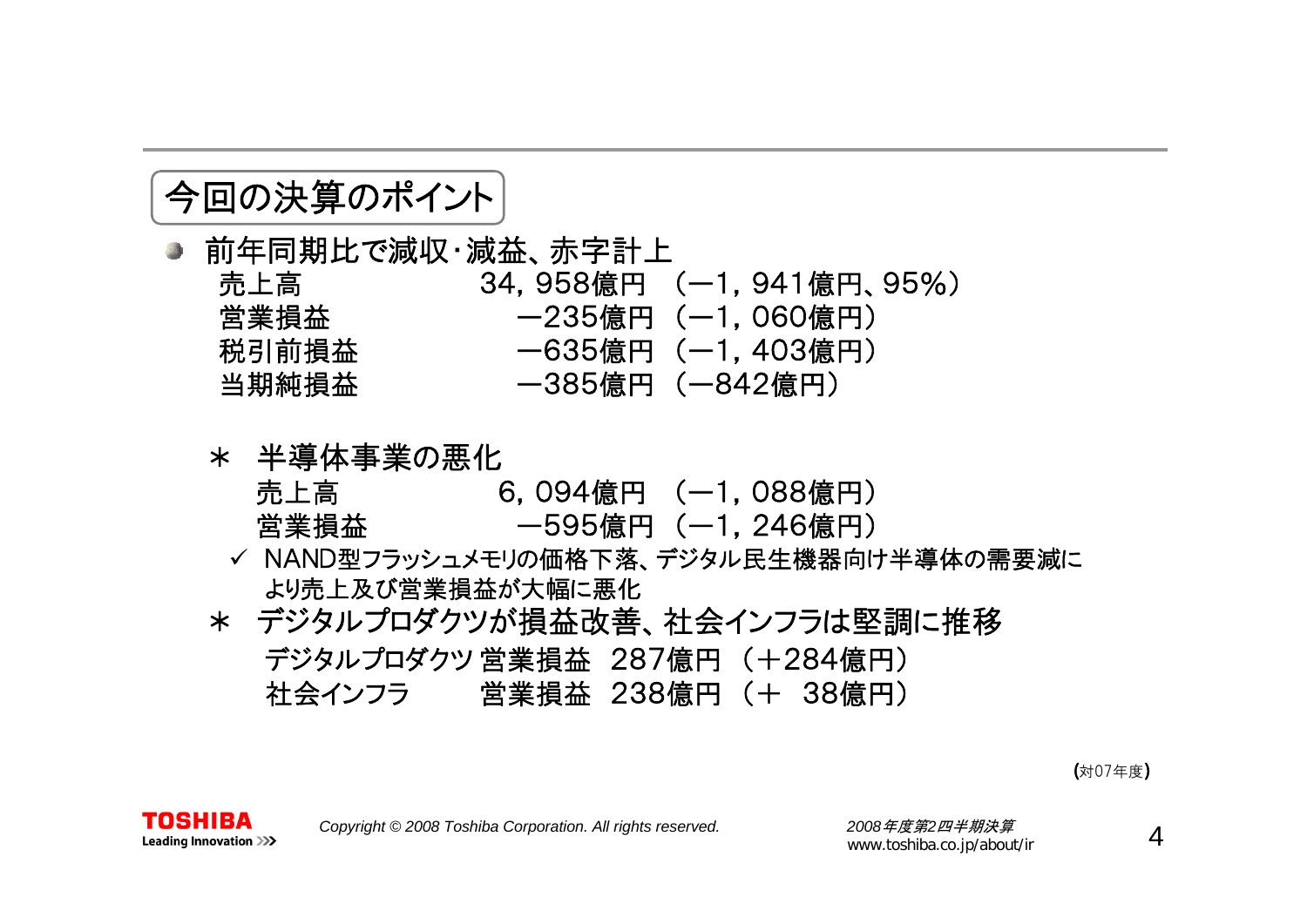|                                      | 08年度   | 07年度   |        | 差        |        |
|--------------------------------------|--------|--------|--------|----------|--------|
| 高<br>売                               |        |        | 計画     | 対07年度    | 対計画    |
| デ<br>ダ<br>ジ<br>ヶ<br>ッ<br>ル<br>タ<br>口 | 13,767 | 14,392 | 14,100 | $-625$   | $-333$ |
| 電<br>子<br>ス                          |        | 8,833  | 7,900  | $-1,056$ | $-123$ |
| 社<br>会<br>ラ<br>$\sim$                | 10,902 | 10,865 | 11,100 | 37       | $-198$ |
| 家<br>庭<br>電<br>器                     | 3,654  | 3,838  | 3,700  | $-184$   | $-46$  |
| 他<br>そ<br>の                          | 1,784  | 1,980  | 1,700  | $-196$   | 84     |
| 連<br>計<br>結                          | 34,958 | 36,899 | 35,500 | $-1,941$ | $-542$ |

| 営                                              | 08年度    |         |         | 差        |         |
|------------------------------------------------|---------|---------|---------|----------|---------|
| 業<br>損<br>益                                    |         | 07年度    | 計画      | 対07年度    | 対計画     |
| デ<br>ジ<br>ダ<br>プ<br>ク<br>タ<br>ツ<br>ル<br>$\Box$ | 287     |         | 170     | 284      | 117     |
|                                                | 2.1%    | 0.0%    | 1.2%    | 2.1%     | 0.9%    |
| 電<br>子<br>デ<br>バ<br>ス<br>イ                     | $-635$  | 540     | $-680$  | $-1,175$ | 45      |
| $\frac{0}{n}$                                  | $-8.2%$ | 6.1%    | $-8.6%$ | $-14.3%$ | 0.4%    |
| 社<br>ラ<br>会<br>ン<br>フ<br>⊿                     | 238     | 200     | 300     | 38       | $-62$   |
|                                                | 2.2%    | 1.8%    | 2.7%    | 0.4%     | $-0.5%$ |
| 家<br>器<br>電<br>庭                               | $-71$   | $-12$   | $-80$   | $-59$    | 9       |
| $\%$                                           | $-2.0%$ | $-0.3%$ | $-2.2%$ | $-1.7%$  | 0.2%    |
| 他<br>そ<br>$\sigma$                             | $-56$   | 96      | $-40$   | $-152$   | $-16$   |
|                                                | $-3.1%$ | 4.9%    | $-2.4%$ | $-8.0\%$ | $-0.7%$ |
| 連<br>結<br>計                                    | $-235$  | 825     | $-300$  | $-1,060$ | 65      |
| %                                              | $-0.7%$ | 2.2%    | $-0.8%$ | $-2.9%$  | 0.1%    |

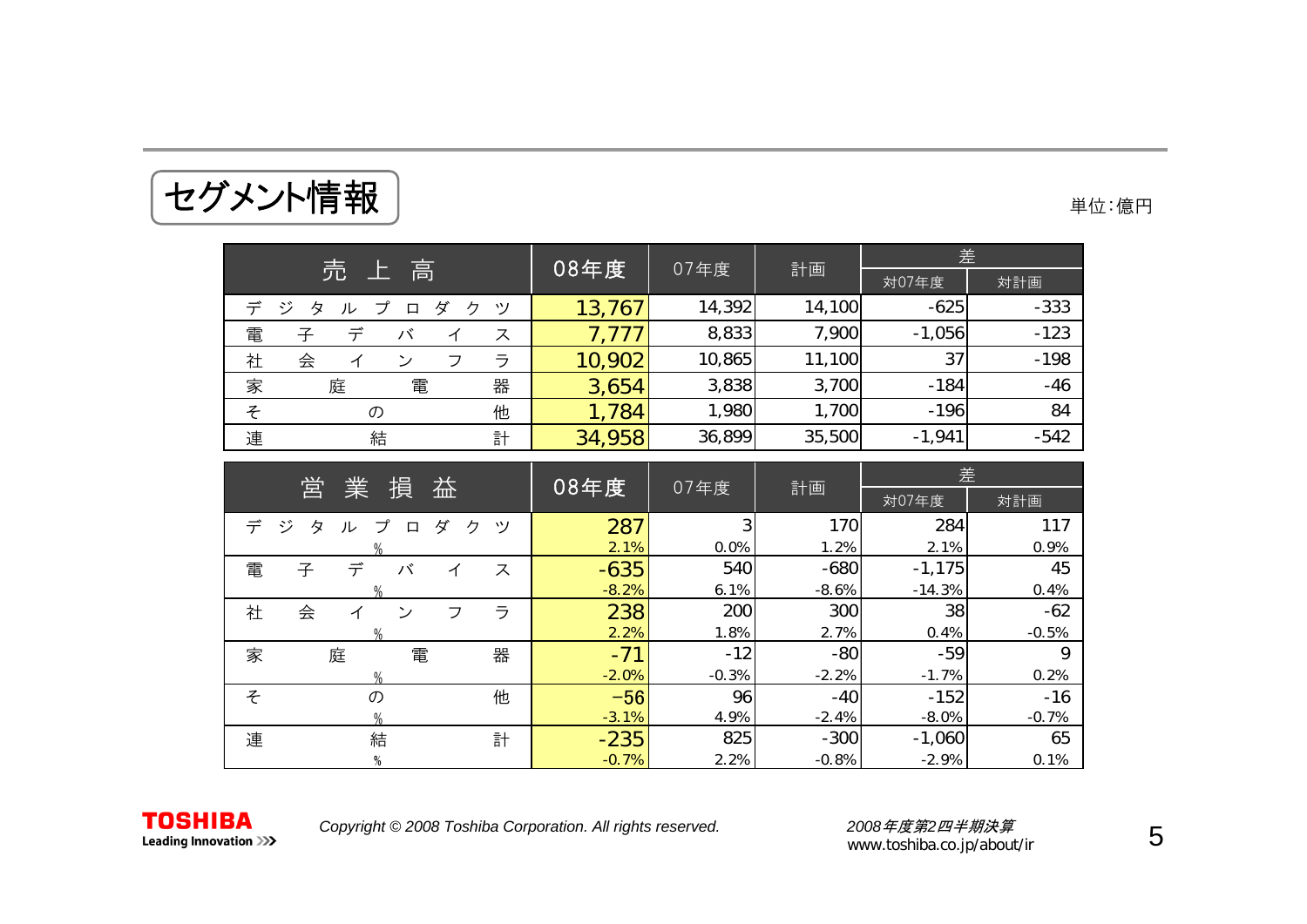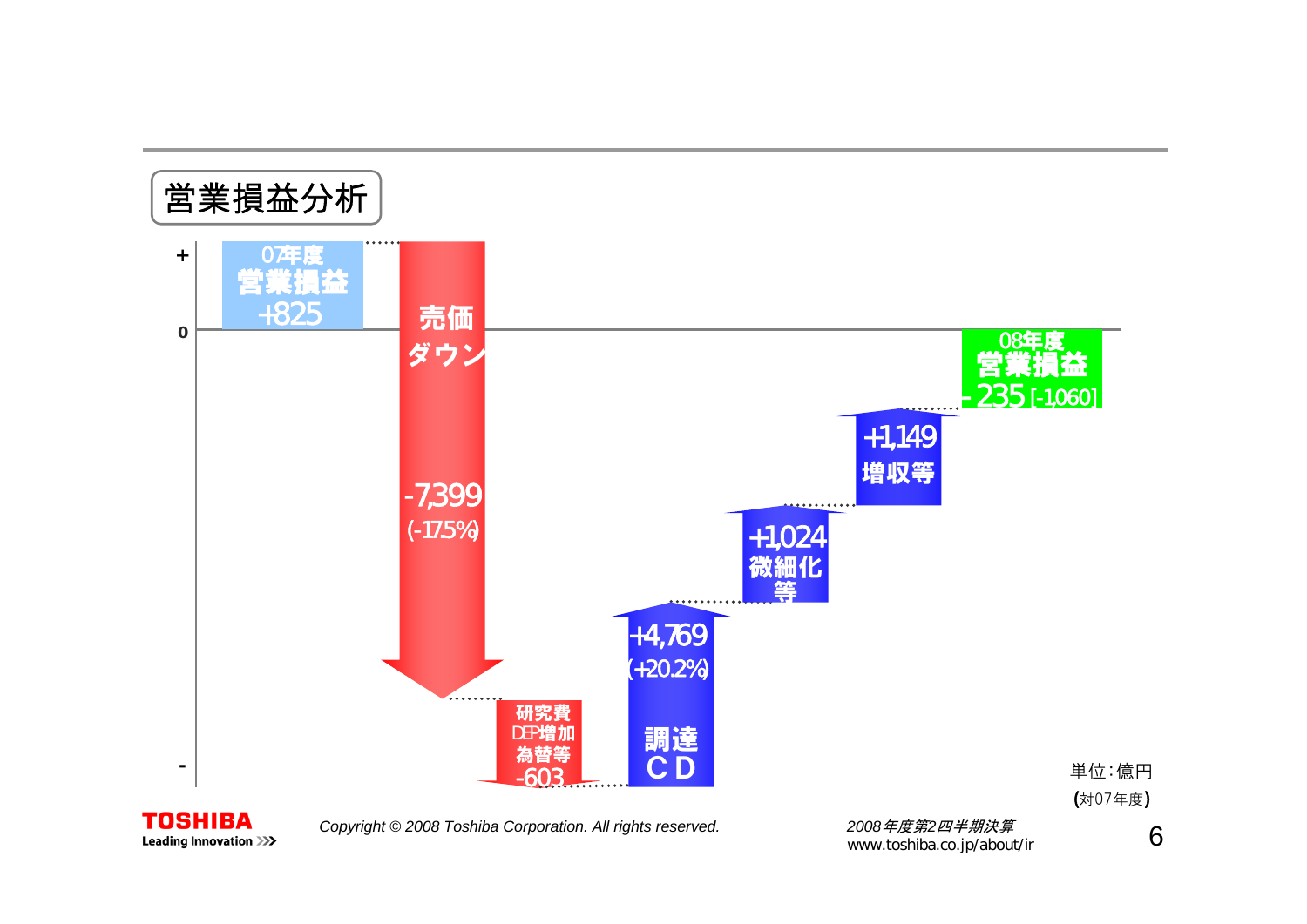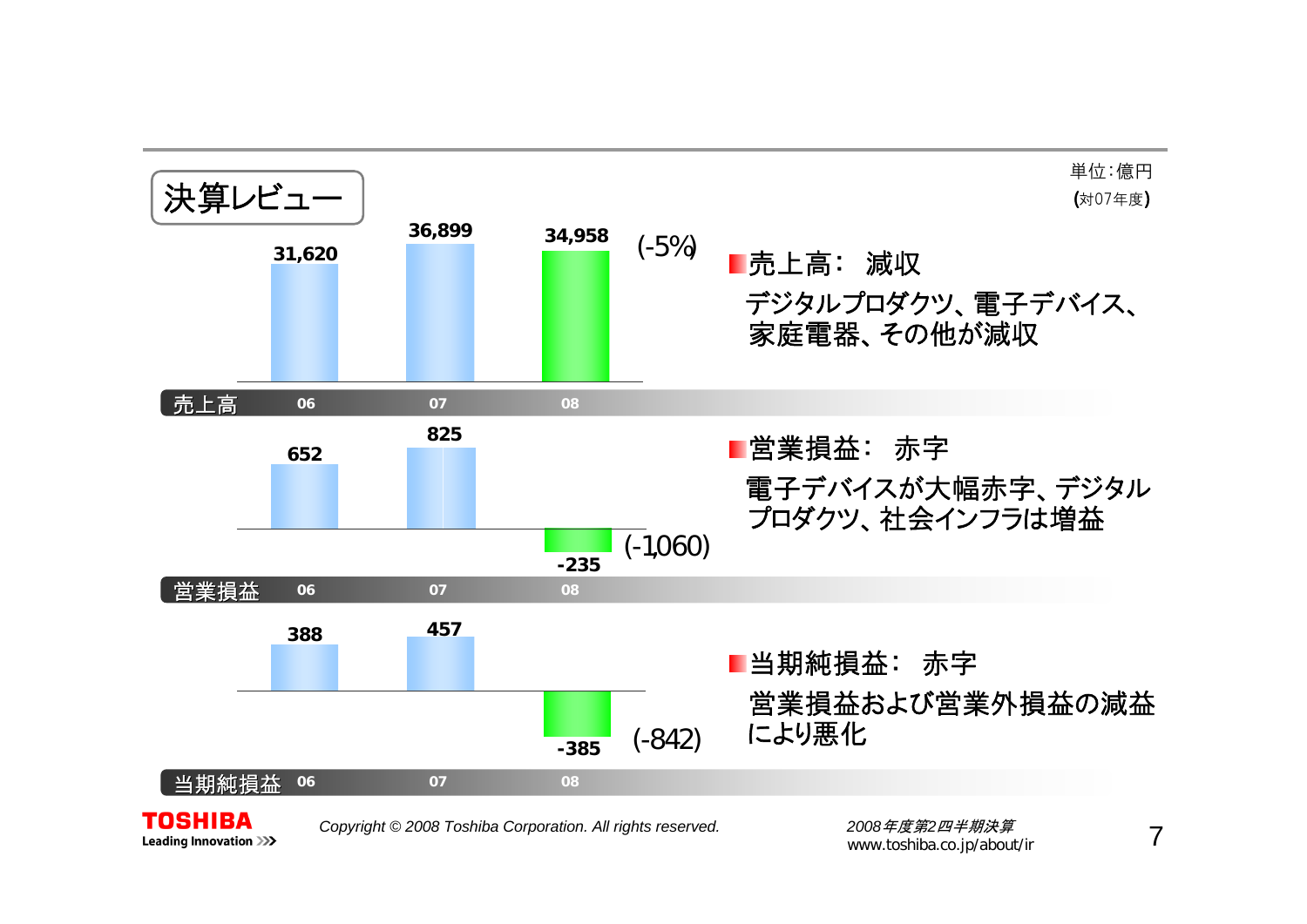

■TVが好調に売上を伸ばしたもの の、モバイルの出荷減ならびに 流通・事務機器の需要減が響 き減収

TV、PCの売上拡大に伴う増益 ならびにHD DVDの事業終息の 影響により大幅な増益





*Copyright © <sup>2008</sup> Toshiba Corporation. All rights reserved. <sup>2008</sup>*年度第*2*四半期決算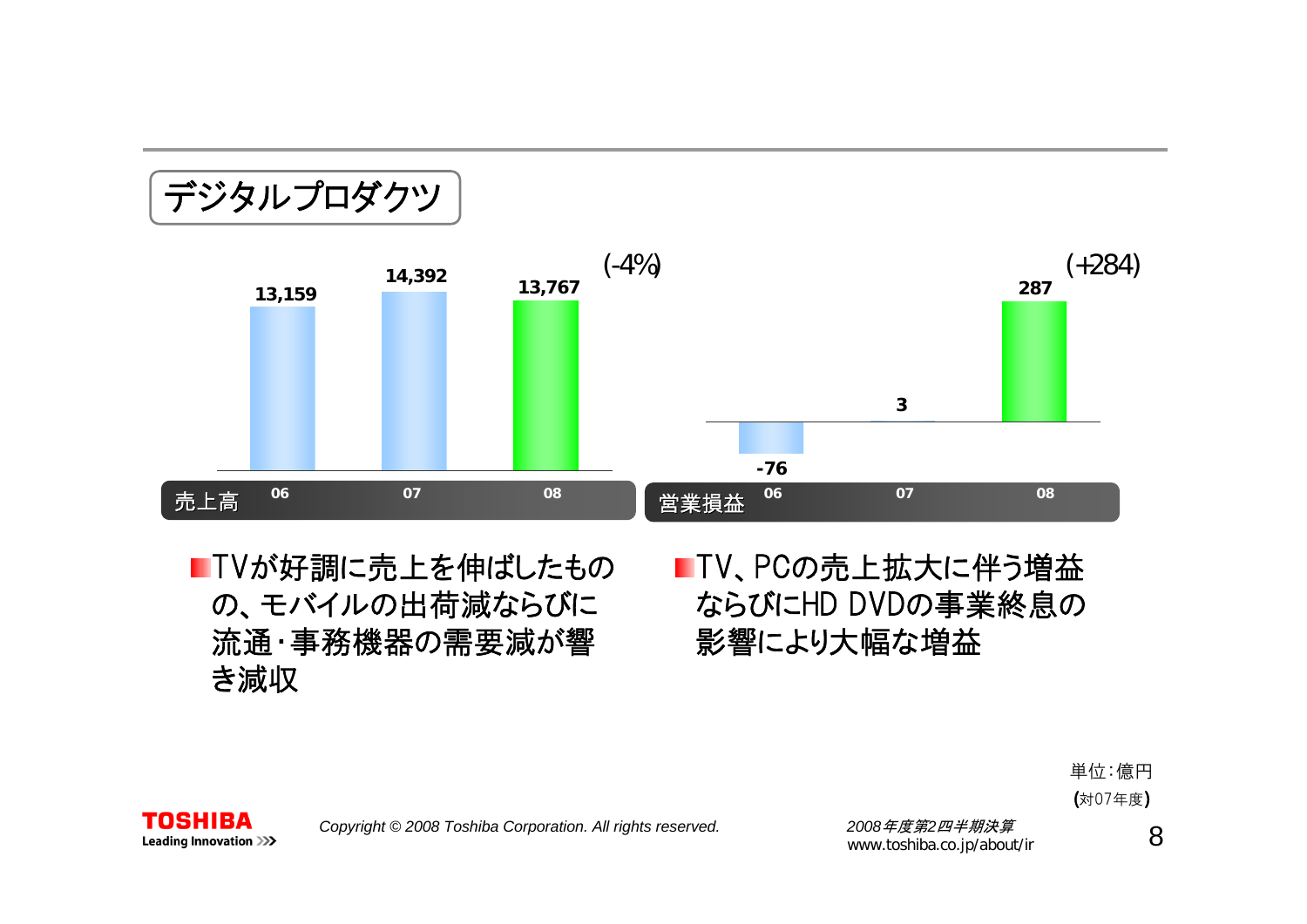



*Copyright © <sup>2008</sup> Toshiba Corporation. All rights reserved. <sup>2008</sup>*年度第*2*四半期決算

**TOSHIBA Leading Innovation >>>** 

www.toshiba.co.jp/about/ir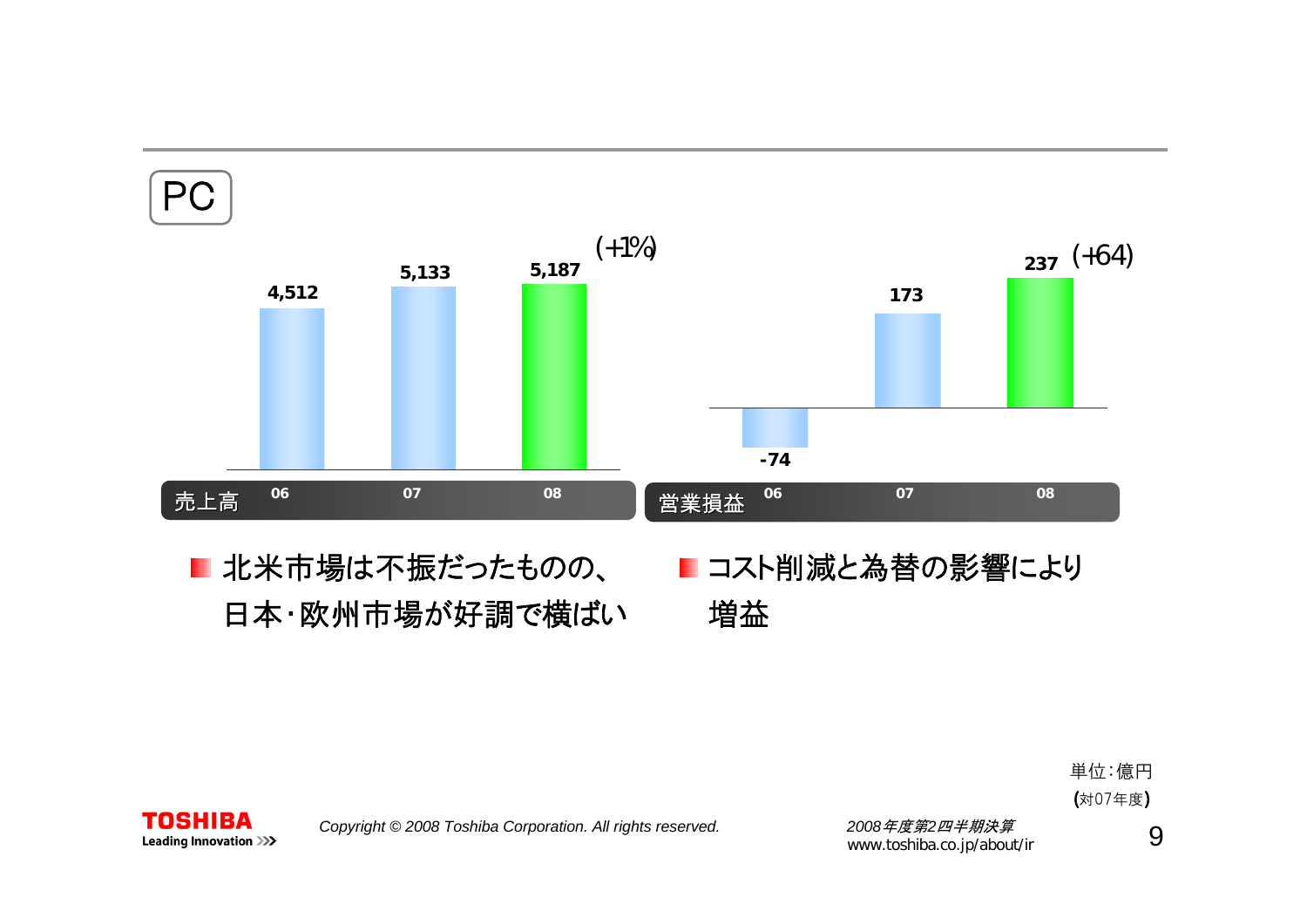\n
$$
\begin{array}{r}\n 374 \\
7,374\n \end{array}
$$
\n

\n\n $\begin{array}{r}\n 8,833 \\
7,777\n \end{array}$ \n

\n\n $\begin{array}{r}\n 569 \\
540\n \end{array}$ \n

\n\n $\begin{array}{r}\n 540 \\
-635 \\
(-1,175)\n \end{array}$ \n

\n\n $\begin{array}{r}\n 6456 \\
\end{array}$ \n

\n\n $\begin{array}{r}\n 0666 \\
\end{array}$ \n

\n\n $\begin{array}{r}\n 0766 \\
\end{array}$ \n

\n\n $\begin{array}{r}\n 08 \\
\end{array}$ \n

\n\n $\begin{array}{r}\n 2777 \\
\end{array}$ \n

\n\n $\begin{array}{r}\n 2696 \\
\end{array}$ \n

\n\n $\begin{array}{r}\n 5446 \\
\end{array}$ \n

\n\n $\begin{array}{r}\n 0766 \\
\end{array}$ \n

\n\n $\begin{array}{r}\n 086 \\
\end{array}$ \n

■液晶事業は増収となったものの、 半導体事業が低調で減収

#### ■液晶事業が改善したものの、 半導体事業の悪化により赤字

単位:億円 (対07年度)



*Copyright © <sup>2008</sup> Toshiba Corporation. All rights reserved. <sup>2008</sup>*年度第*2*四半期決算

2008*年度第2四千<del>期次昇</del> 1*0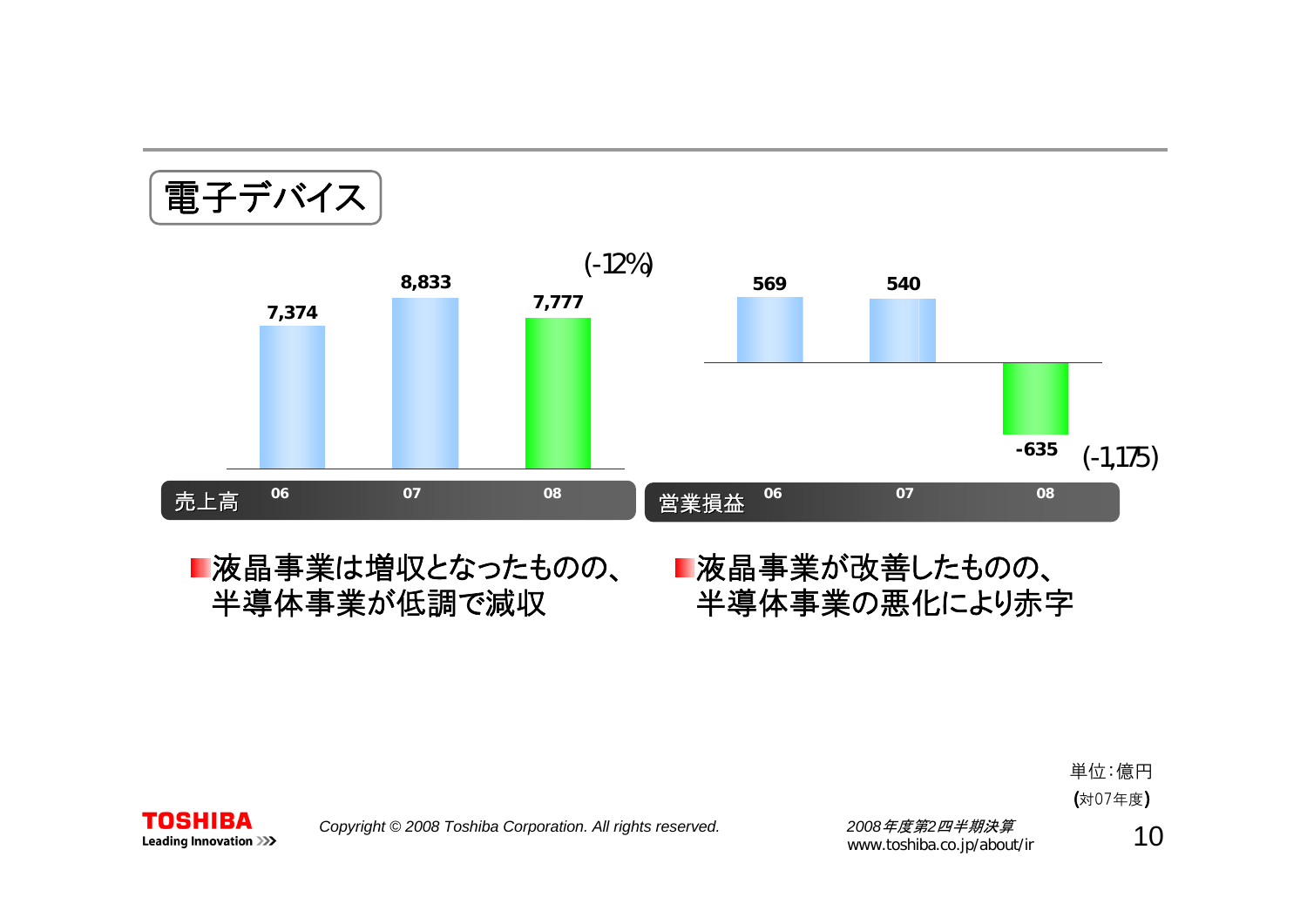

単位:億円 (対07年度)



*Copyright © <sup>2008</sup> Toshiba Corporation. All rights reserved. <sup>2008</sup>*年度第*2*四半期決算

2008年度*弗2凹キ期决异*<br>www.toshiba.co.jp/about/ir 11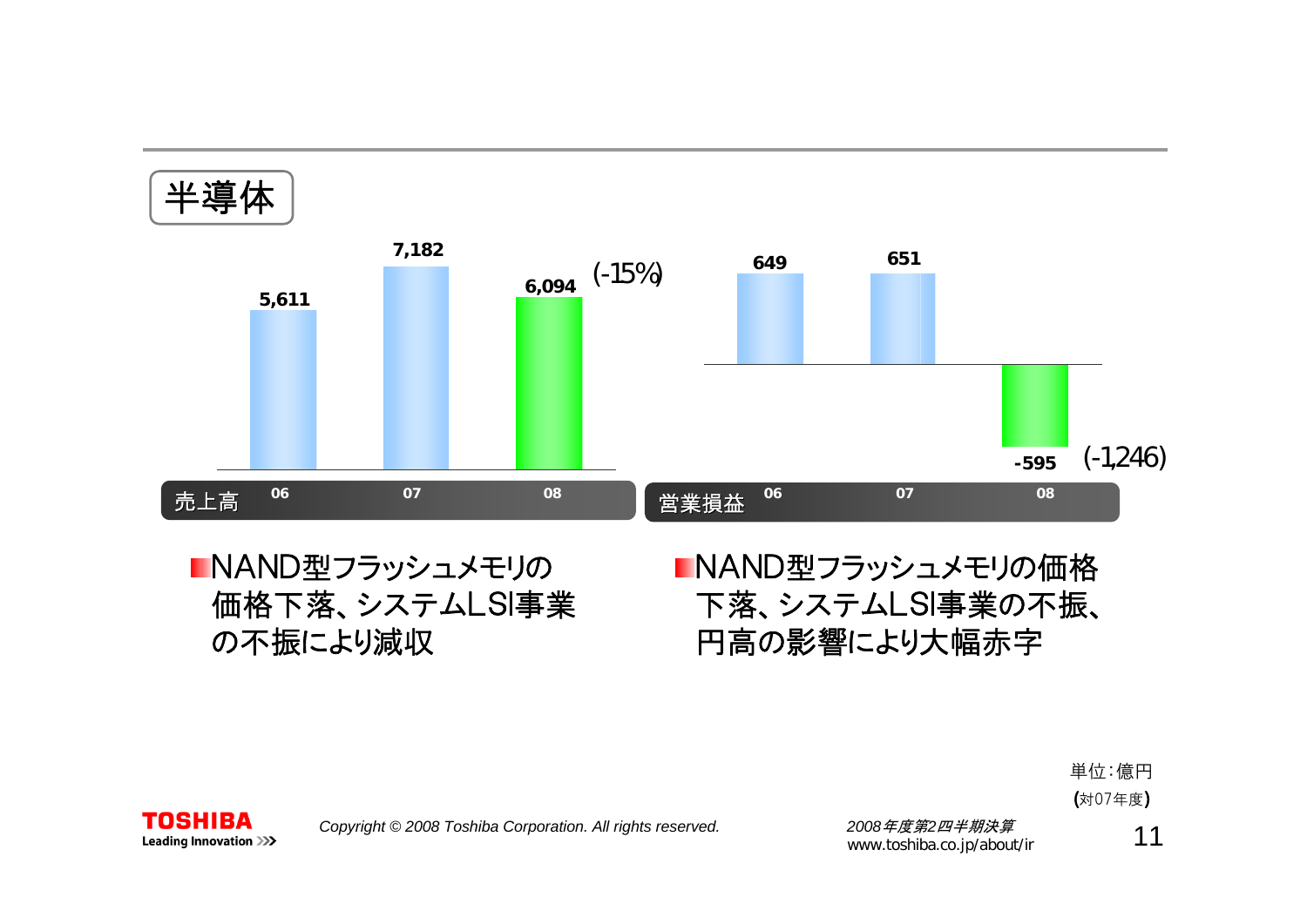# 半導体四半期別営業損益トレンド



単位:億円

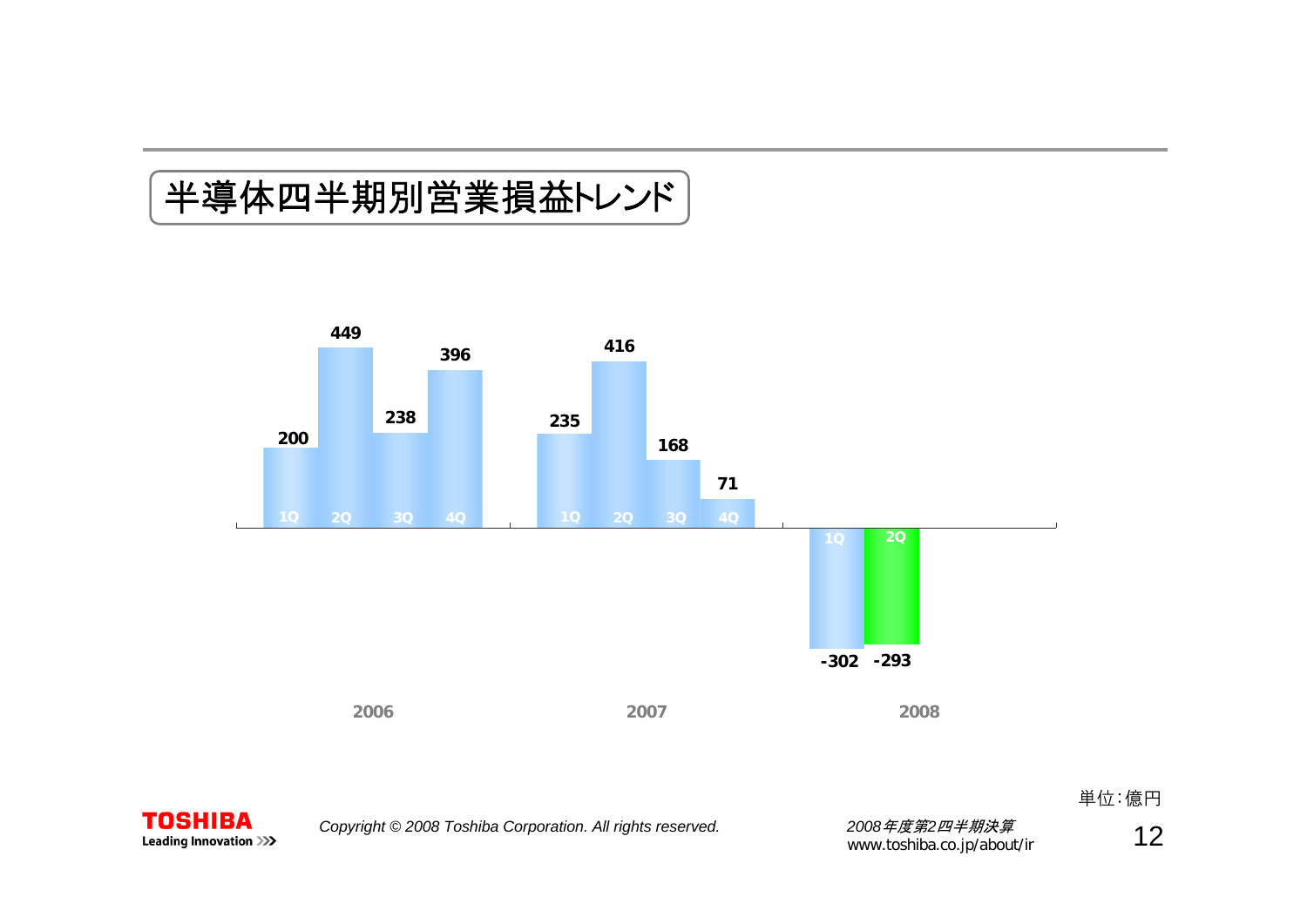





**TOSHIBA** 

2008*年度第*2*四半期決算*<br>www.toshiba.co.jp/about/ir **1 3**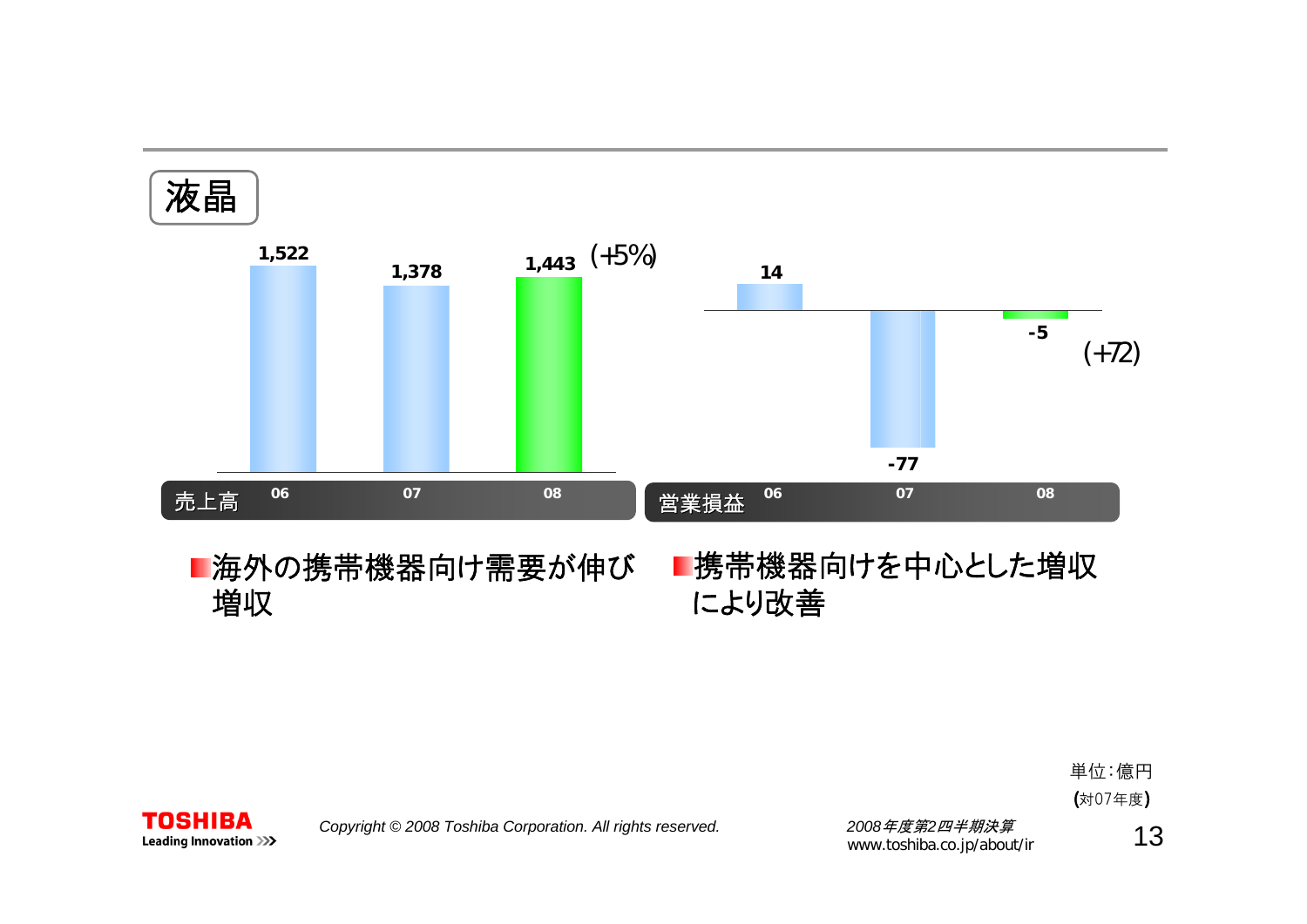社会インフラ



#### ■発電システム事業、電力流通・ 産業システム事業が好調で増 収

■発電システム事業、電力流通・ 産業システム事業が好調、医 用システム事業も引き続き堅調 で増益

> 単位:億円 (対07年度)



*Copyright © <sup>2008</sup> Toshiba Corporation. All rights reserved. <sup>2008</sup>*年度第*2*四半期決算

2008*年度第2四千<del>期次昇</del> 14*<br>www.toshiba.co.jp/about/ir 14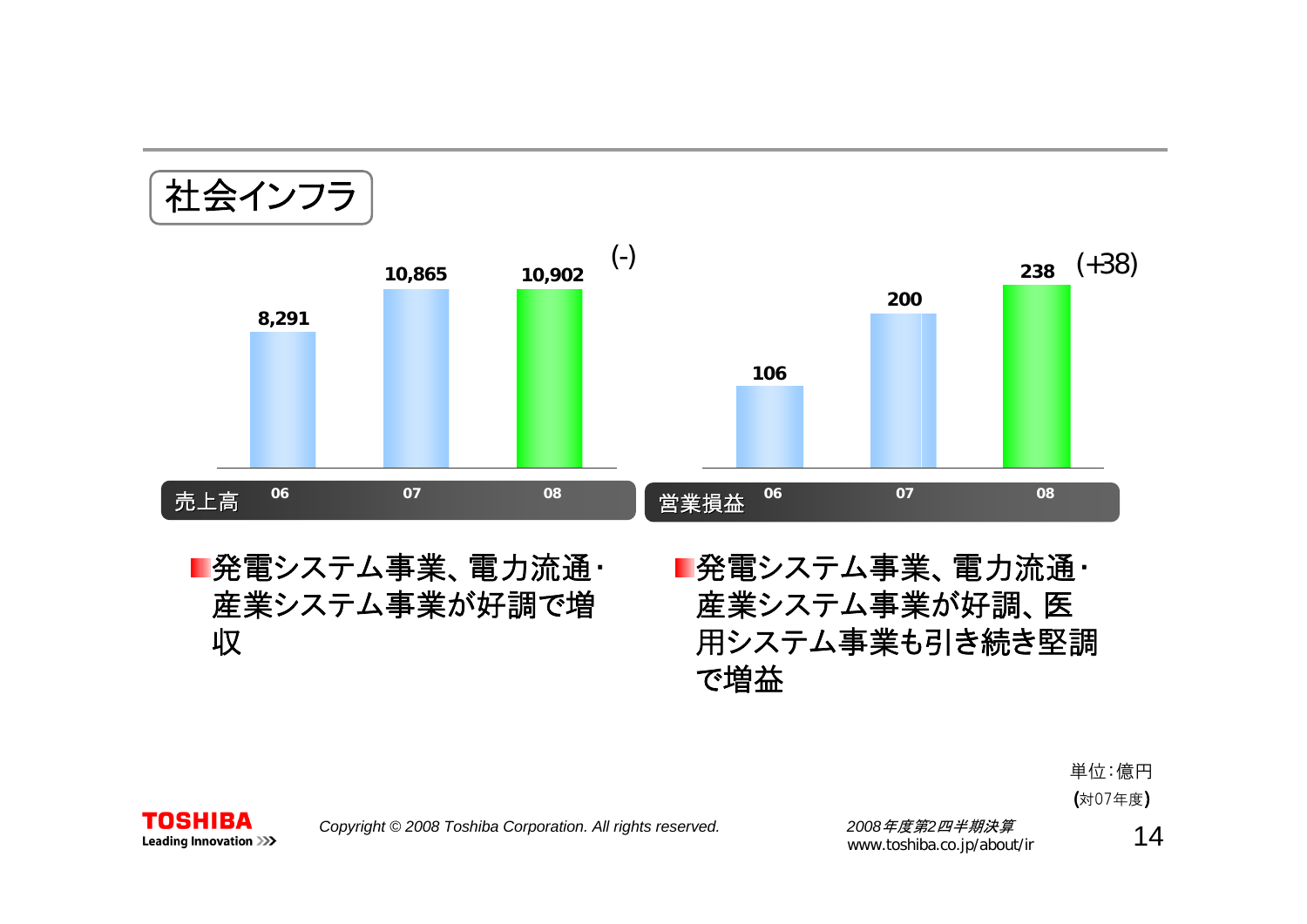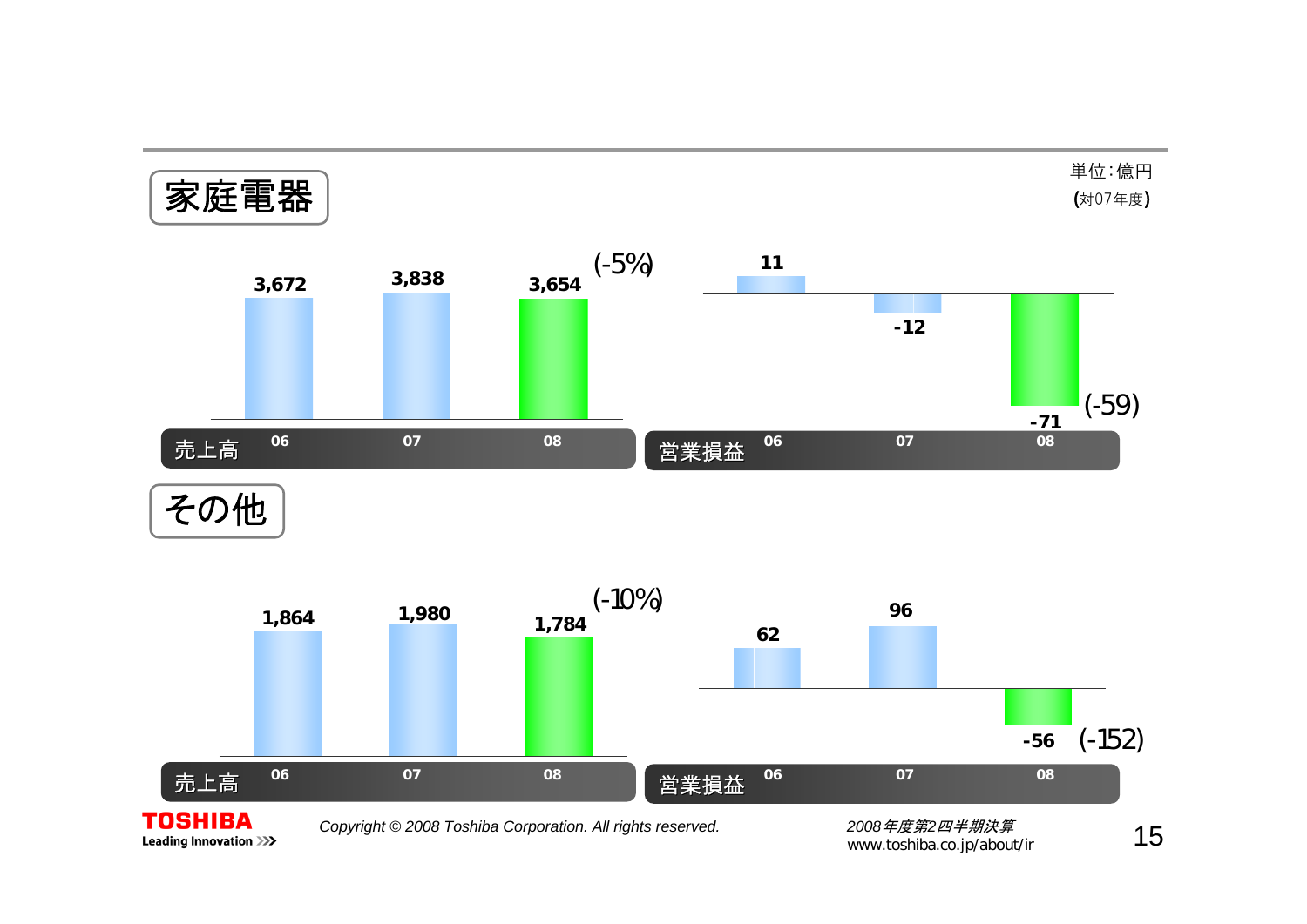営業外損益

|                                      |          |                | 差      |
|--------------------------------------|----------|----------------|--------|
|                                      | 08年度     | 07年度           | 対07年度  |
| 券<br>売<br>損<br>有<br>却<br>益<br>証<br>価 | 4        | 239            | $-235$ |
| 券<br>有<br>証<br>損<br>価<br>評<br>価      | $-104$   | $-5$           | $-99$  |
| 定資産売廃<br>却<br>損<br>益<br>固            | $-28$    | 61             | $-89$  |
| 投<br>資<br>損<br>持<br>法<br>益<br>分      | 101      | 144            | $-43$  |
| 為<br>損<br>替<br>差<br>決<br>済<br>益      | $-37$    | $-46$          | 9      |
| 融<br>金<br>収<br>支                     | $-57$    | -86            | 29     |
| 減価 償 却 制 度 変 更による影響                  | $\Omega$ | $-210$         | 210    |
| モ バイル 放 送 事 業 終 息 費 用                | $-168$   | $\overline{0}$ | $-168$ |
| 他<br>そ<br>の                          | $-111$   | $-154$         | 43     |
| 営<br>損<br>業<br>益<br>外<br>計           | -400     | -57            | $-343$ |

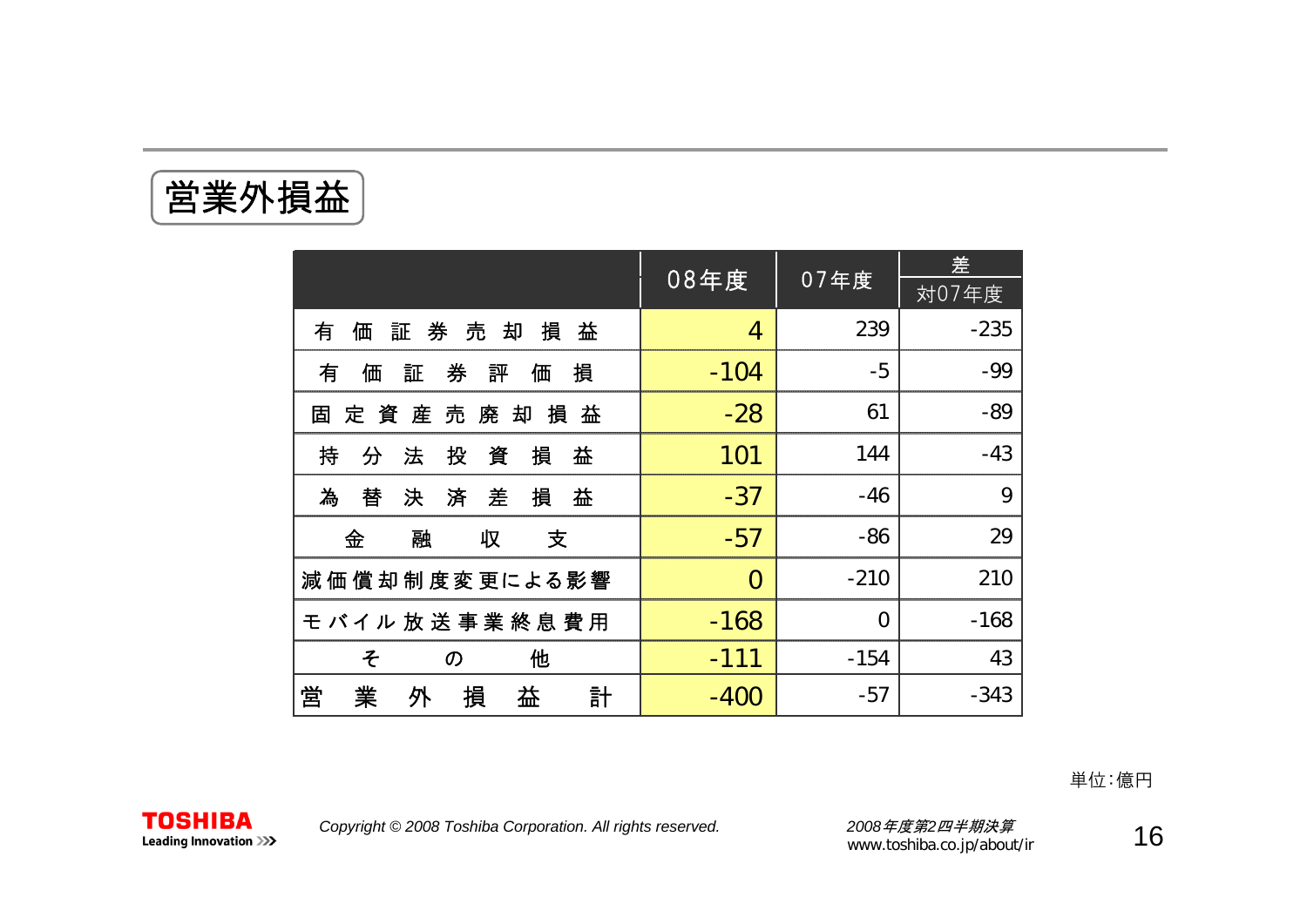キャッシュ・フロー



**TOSHIBA** Leading Innovation >>>

*Copyright © <sup>2008</sup> Toshiba Corporation. All rights reserved. <sup>2008</sup>*年度第*2*四半期決算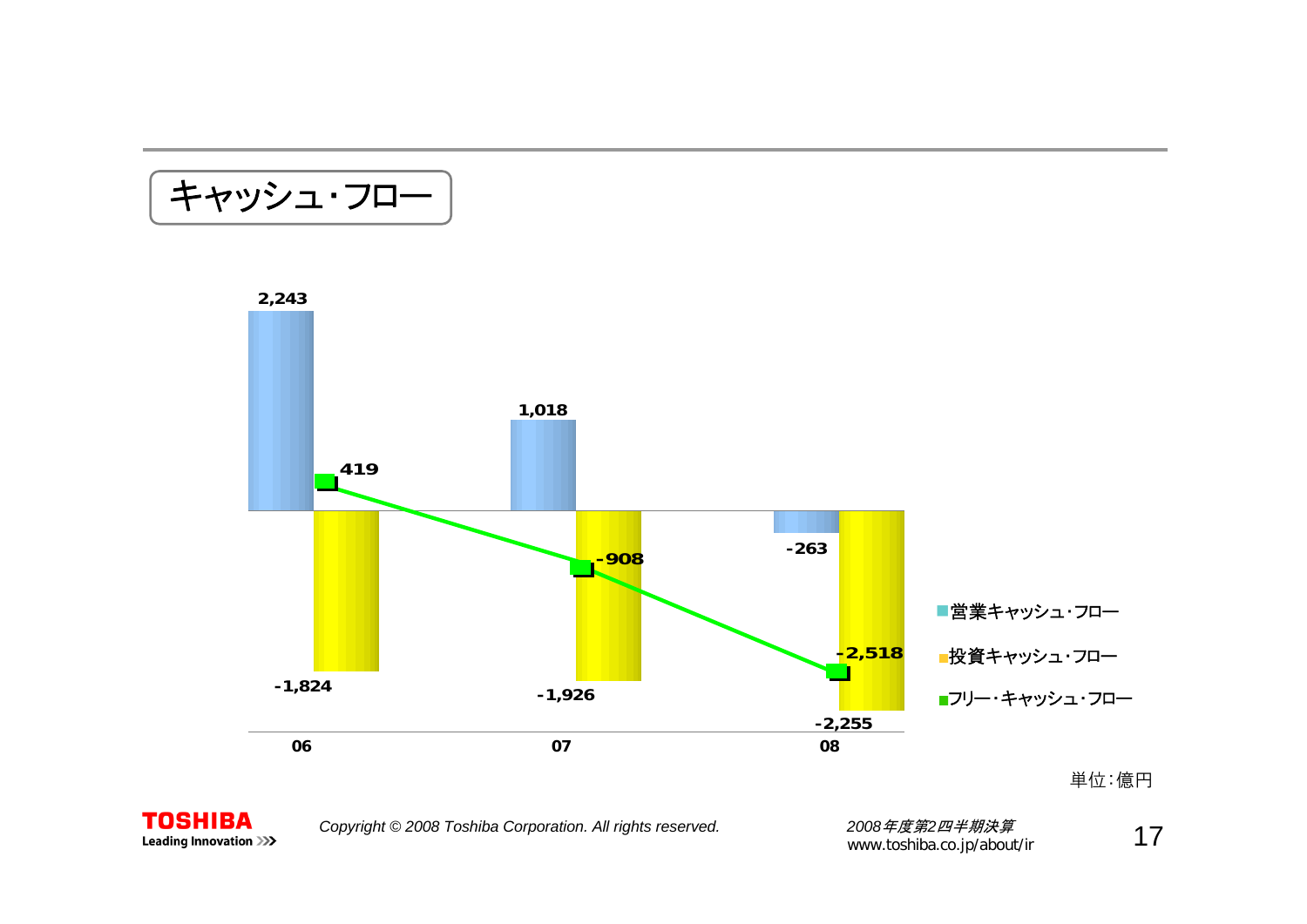



*Copyright © <sup>2008</sup> Toshiba Corporation. All rights reserved. <sup>2008</sup>*年度第*2*四半期決算

2008*年度第*2*四半期決算*<br>www.toshiba.co.jp/about/ir **1 8**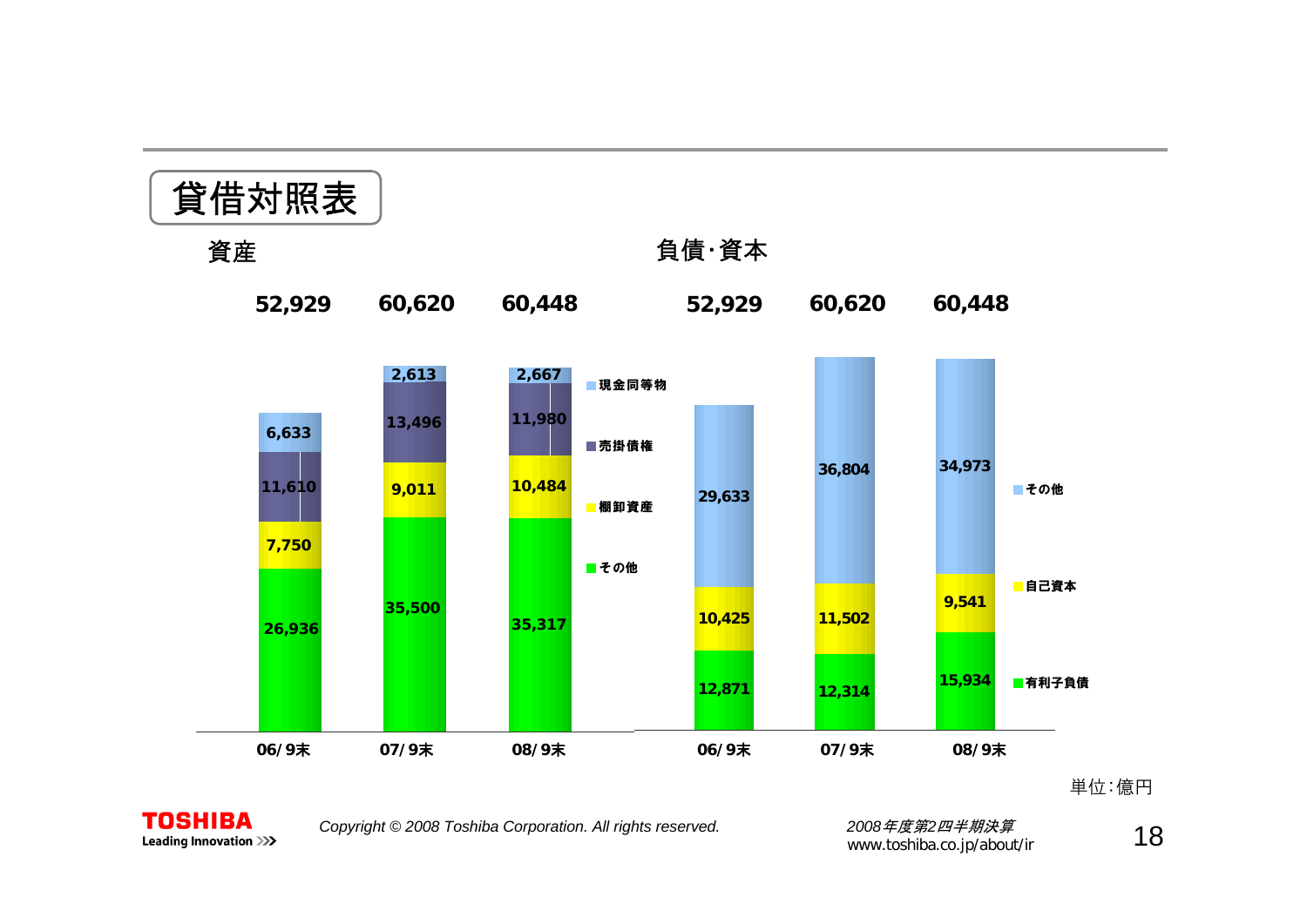DEレシオ





*Copyright © <sup>2008</sup> Toshiba Corporation. All rights reserved. <sup>2008</sup>*年度第*2*四半期決算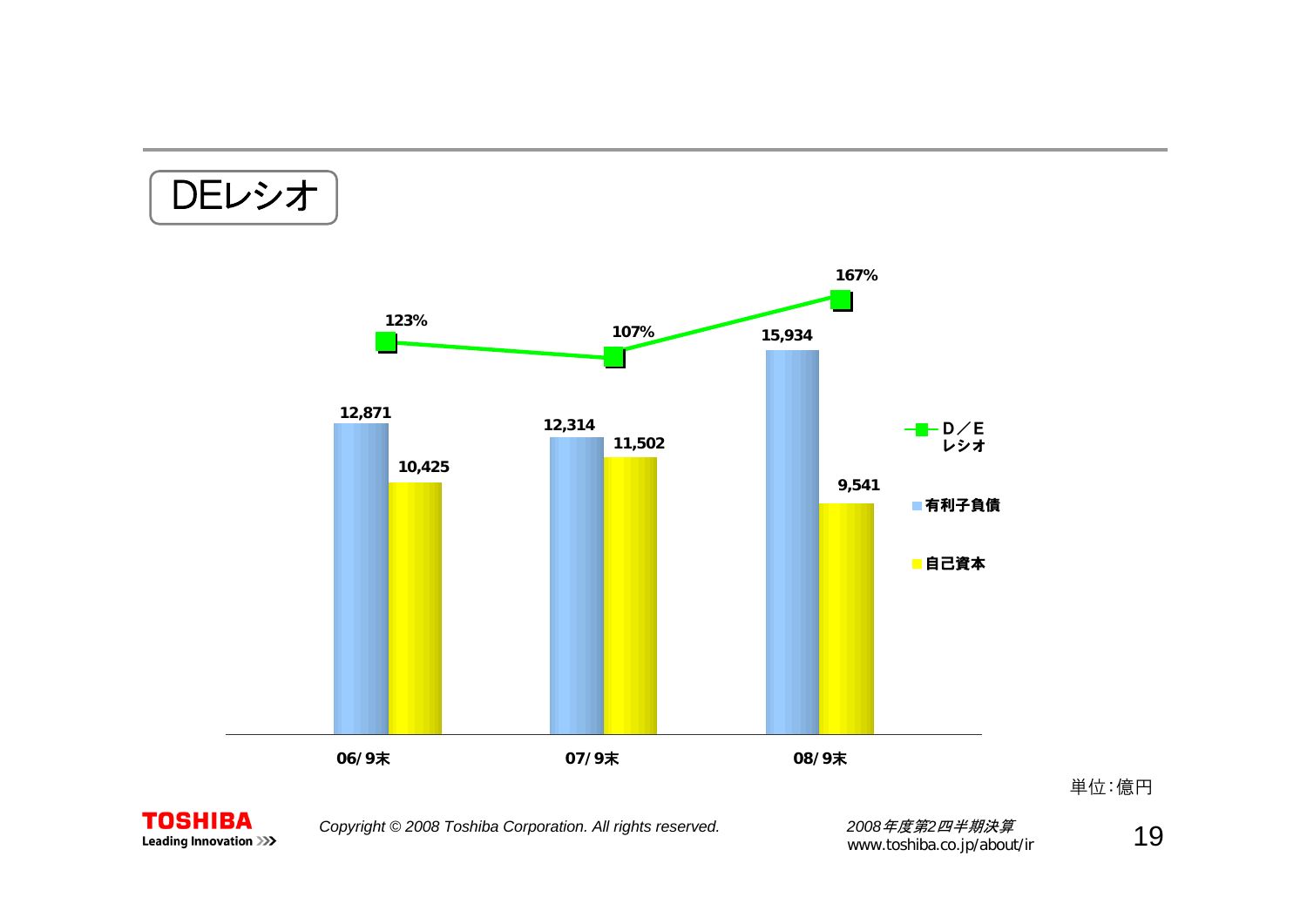概要 第2四半期

|   | 摘 |               |   |   | 08年度    | 07年度   | 差        |
|---|---|---------------|---|---|---------|--------|----------|
|   |   |               | 要 |   |         |        | 対07年度    |
| 売 |   |               |   | 高 | 18,771  | 20,253 | $-1,482$ |
| 営 | 業 |               | 損 | 益 |         | 613    | $-606$   |
|   |   | $\frac{0}{0}$ |   |   | 0.0%    | 3.0%   | $-3.0%$  |
| 税 | 引 | 前             | 損 | 益 | $-471$  | 428    | $-899$   |
|   |   | $\frac{0}{0}$ |   |   | $-2.5%$ | 2.1%   | $-4.6%$  |
| 当 | 期 | 純             | 損 | 益 | $-269$  | 251    | $-520$   |
|   |   | $\frac{0}{0}$ |   |   | $-1.4%$ | 1.2%   | $-2.6%$  |

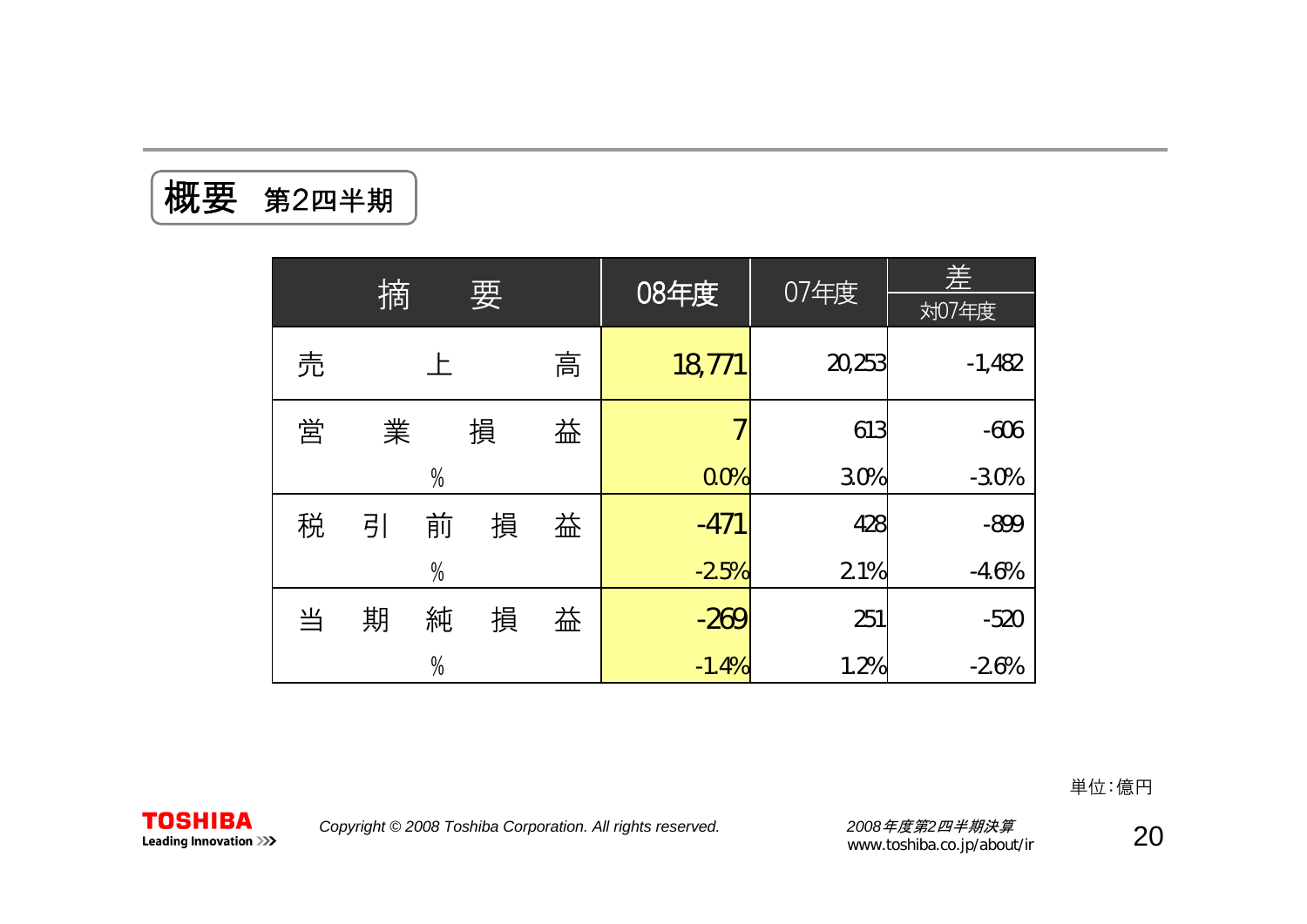| セグメント情報 第2四半期 | 単位:億円 |
|---------------|-------|
|---------------|-------|

|  |  | 単位:億円 |
|--|--|-------|
|--|--|-------|

|                                                  | 08年度  |        | 差        |
|--------------------------------------------------|-------|--------|----------|
| 売<br>高<br><u>: 上</u>                             |       | 07年度   | 対07年度    |
| デ<br>゠ジ<br>ダ<br>プ<br>ク<br>タ<br>ッソ<br>$\Box$<br>ル | 7,324 | 7,753  | $-429$   |
| 電<br>子<br>バ<br>ス                                 | 4,120 | 5,077  | $-957$   |
| 会<br>社<br>ラ<br>ン<br>フ                            | 6,015 | 6,178  | $-163$   |
| 電<br>器<br>家<br>庭                                 | 1,933 | 1,971  | $-38$    |
| 他<br>そ<br>$\sigma$                               | 944   | 970    | $-26$    |
| 連<br>計<br>結                                      | 18    | 20,253 | $-1,482$ |

| 営                                              | 08年度    |      | 差        |
|------------------------------------------------|---------|------|----------|
| 業<br>損<br>益                                    |         | 07年度 | 対07年度    |
| ダ<br>デ<br>ジ<br>プ<br>ク<br>タ<br>ッ<br>$\Box$<br>ル | 155     | 26   | 129      |
| %                                              | 2.1%    | 0.3% | 1.8%     |
| 電<br>子<br>デ<br>バ<br>ス<br>イ                     | $-293$  | 373  | $-666$   |
| %                                              | $-7.1%$ | 7.3% | $-14.4%$ |
| 会<br>社<br>ラ<br>ゝ<br>フ<br>イ                     | 195     | 191  | 4        |
| %                                              | 3.2%    | 3.1% | 0.1%     |
| 家<br>庭<br>電<br>器                               | $-2$    | 14   | $-16$    |
| $\%$                                           | $-0.1%$ | 0.7% | $-0.8%$  |
| そ<br>他<br>の                                    | $-45$   | 9    | $-54$    |
| $\%$                                           | $-4.8%$ | 1.0% | $-5.8%$  |
| 連<br>結<br>計                                    |         | 613  | $-606$   |
| $\%$                                           | 0.0%    | 3.0% | $-3.0%$  |

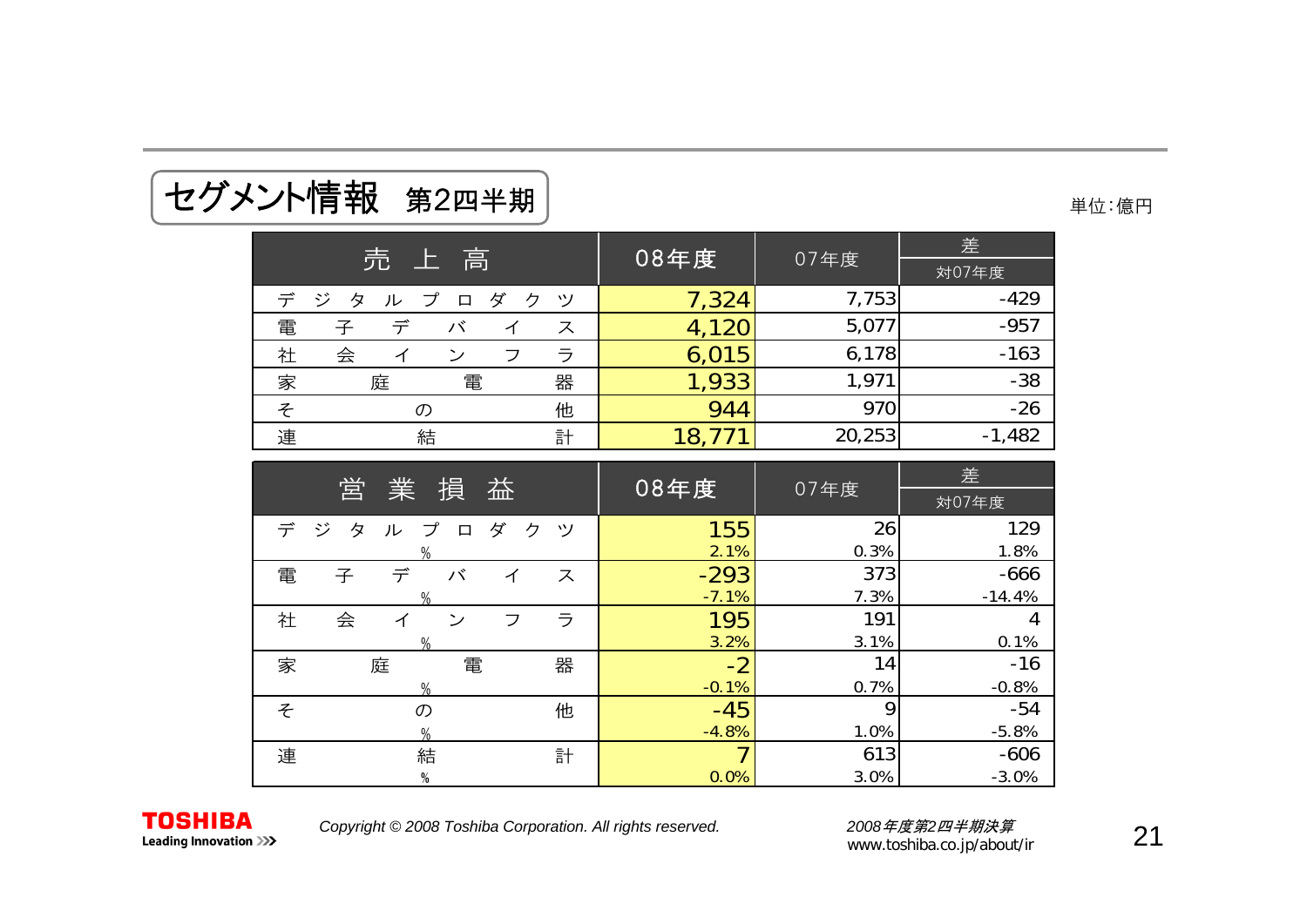

単位:億円

08年度業績見通しについては、前回予想公表時(2008年9月19日)から経済環境 が大きく変動していますが、今後の動向を見極める必要があるため、現時点では変 更していません。

<ご参考: 9月19日公表値>

|   | 摘 |               | 要 |   | 08年度   | 07年度   | 差<br>対07年度 |
|---|---|---------------|---|---|--------|--------|------------|
|   |   |               |   |   |        |        |            |
| 売 |   | 上             |   | 高 | 77,000 | 76,681 | 319        |
| 営 | 業 |               | 損 | 益 | 1,500  | 2,381  | $-881$     |
|   |   | $\%$          |   |   | 1.9%   | 3.1%   | $-1.2%$    |
| 税 | 引 | 前             | 損 | 益 | 1,700  | 2,556  | $-856$     |
|   |   | $\%$          |   |   | 2.2%   | 3.3%   | $-1.1%$    |
| 当 | 期 | 純             | 損 | 益 | 700    | 1,274  | $-574$     |
|   |   | $\frac{0}{0}$ |   |   | 0.9%   | 1.7%   | $-0.8%$    |

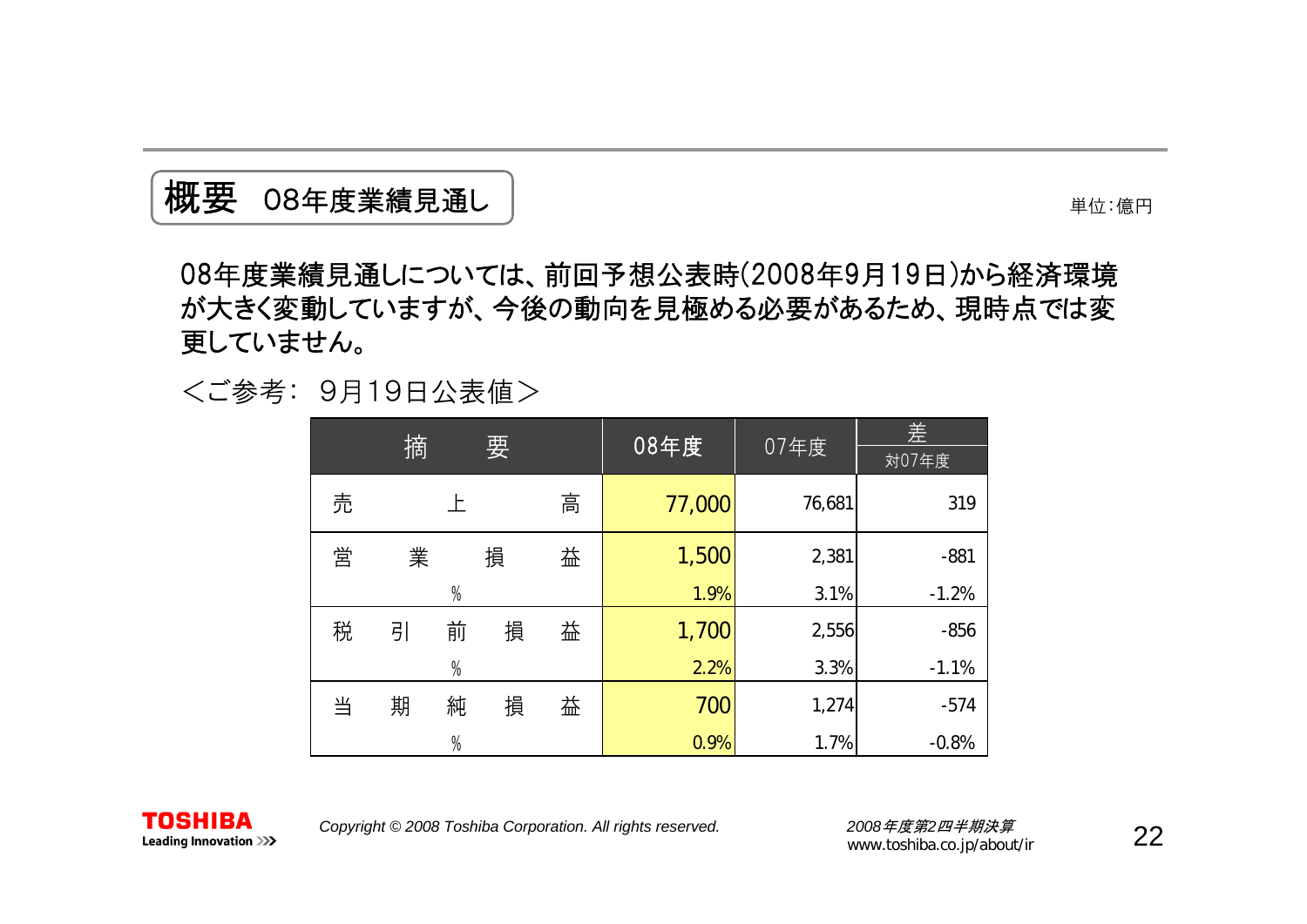## セグメント情報 08年度業績見通し | インディングメント情報 08年度業績見通し |

#### <ご参考: 9月19日公表値>

|                                                 | 08年度           | 07年度   | 差        |
|-------------------------------------------------|----------------|--------|----------|
| 売上高                                             |                |        | 対07年度    |
| ジ<br>デ<br>ダ<br>ク<br>タ<br>ツ<br>プ<br>ル<br>$\Box$  | 29,600         | 29,512 | 88       |
| デ<br>電<br>子<br>バ<br>ス<br>イ                      | 16,600         | 17,385 | $-785$   |
| ラ<br>社<br>会<br>$\overline{v}$<br>フ<br>イ         | 25,500         | 24,190 | 1,310    |
| 器<br>家<br>庭<br>電                                | 7,700          | 7,743  | $-43$    |
| 他<br>そ<br>$\sigma$                              | 3,500          | 3,846  | $-346$   |
| 連<br>計<br>結                                     | 77,000         | 76,681 | 319      |
|                                                 |                |        | 差        |
| 営<br>業<br>損<br>益                                | 08年度           | 07年度   |          |
|                                                 |                |        | 対07年度    |
| デ<br>ダ<br>ジ<br>タ<br>ク<br>プ<br>ッソ<br>ル<br>$\Box$ | 700            | 150    | 550      |
| $\%$                                            | 2.4%           | 0.5%   | 1.9%     |
| デ<br>バ<br>電<br>子<br>ス<br>イ                      | $-650$         | 741    | $-1,391$ |
| $\%$                                            | $-3.9%$        | 4.3%   | $-8.2%$  |
| ラ<br>社<br>会<br>$\geq$<br>フ<br>イ                 | 1,500          | 1,313  | 187      |
| %                                               | 5.9%           | 5.4%   | 0.5%     |
| 器<br>家<br>電<br>庭                                | $\overline{O}$ | 39     | $-39$    |
| %                                               | 0.0%           | 0.5%   | $-0.5%$  |
| 他<br>そ<br>の                                     | $-50$          | 147    | $-197$   |
| $\%$                                            | $-1.4%$        | 3.8%   | $-5.2%$  |
| 連<br>結<br>計                                     | 1,500          | 2,381  | $-881$   |
| $\%$                                            | 1.9%           | 3.1%   | $-1.2%$  |